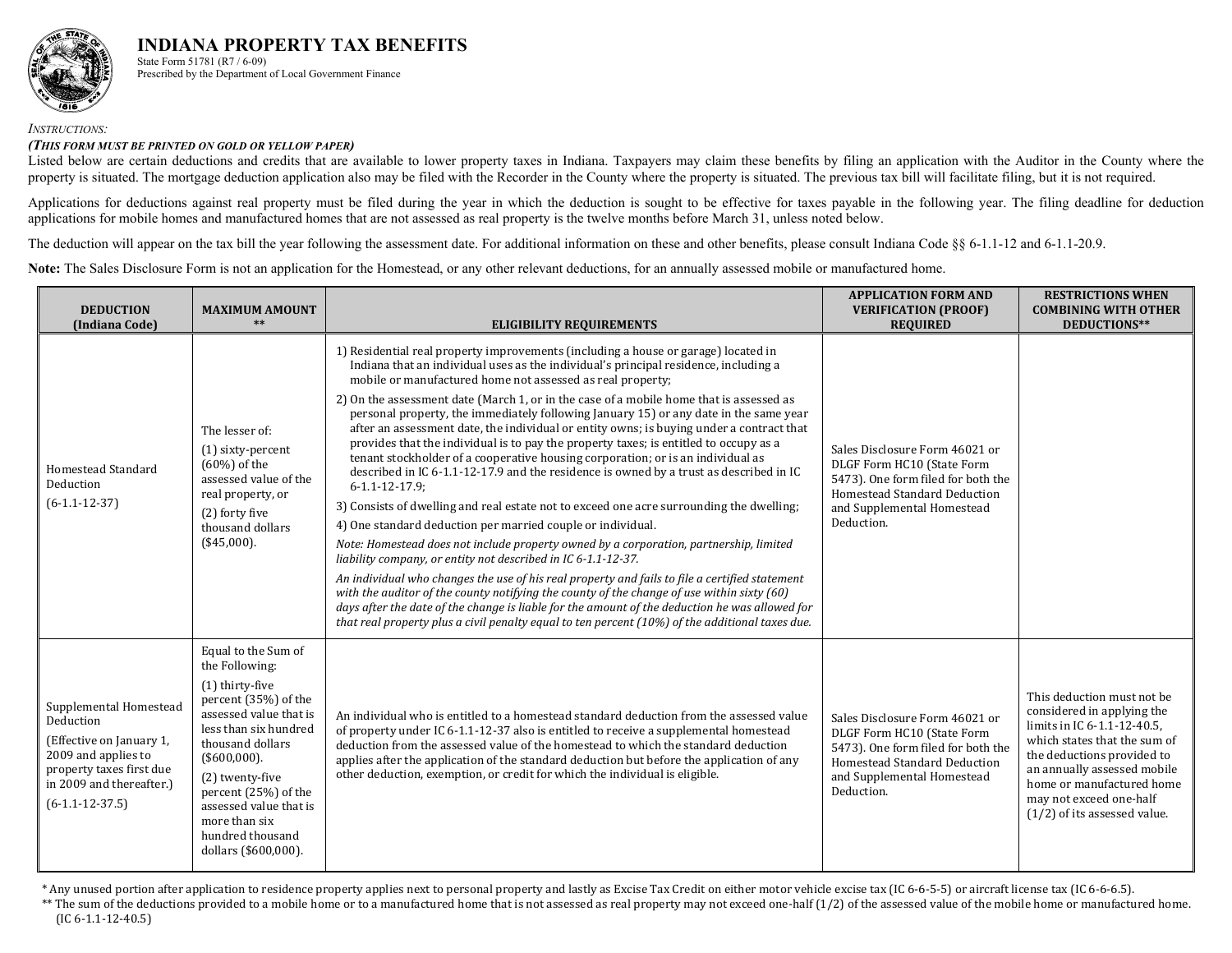| <b>DEDUCTION</b><br>(Indiana Code)                                                                                                                                                                              | <b>MAXIMUM AMOUNT</b><br>***                                                                                                 | <b>ELIGIBILITY REQUIREMENTS</b>                                                                                                                                                                                                                                                                                                                                                                                                                                                                                                                                                                                                                                                                                                                                    | <b>APPLICATION FORM AND</b><br><b>VERIFICATION (PROOF)</b><br><b>REQUIRED</b>                                                                                                                                                                                                                                                                                                                                                                                                                                                                                                                                                                                                                                                                             | <b>RESTRICTIONS WHEN</b><br><b>COMBINING WITH OTHER</b><br>DEDUCTIONS**                                                |
|-----------------------------------------------------------------------------------------------------------------------------------------------------------------------------------------------------------------|------------------------------------------------------------------------------------------------------------------------------|--------------------------------------------------------------------------------------------------------------------------------------------------------------------------------------------------------------------------------------------------------------------------------------------------------------------------------------------------------------------------------------------------------------------------------------------------------------------------------------------------------------------------------------------------------------------------------------------------------------------------------------------------------------------------------------------------------------------------------------------------------------------|-----------------------------------------------------------------------------------------------------------------------------------------------------------------------------------------------------------------------------------------------------------------------------------------------------------------------------------------------------------------------------------------------------------------------------------------------------------------------------------------------------------------------------------------------------------------------------------------------------------------------------------------------------------------------------------------------------------------------------------------------------------|------------------------------------------------------------------------------------------------------------------------|
| Solar Energy Heating or<br><b>Cooling Systems</b><br>$(6-1.1-12-26)$<br><b>Wind Power Device</b><br>$(6-1.1-12-29)$<br>Hydroelectric Power<br>Device<br>$(6-1.1-12-33)$<br>Geothermal Device<br>$(6-1.1-12-34)$ | Assessed value (AV)<br>with the device, less<br>the AV without the<br>device. In other<br>words, the value of<br>the device. | 1) Person must own or be buying on contract the real property or mobile or<br>manufactured home not assessed as real property on the date the application is filed;<br>2) Real property or mobile home not assessed as real property is equipped with a solar<br>energy system, wind power device, hydroelectric power device, or geothermal energy<br>heating or cooling device;<br>3) With respect to real property, file during the year for which the person desires to<br>obtain the deduction, and with respect to mobile home which is not assessed as real<br>property file during the twelve months before March 31 of each year for which the<br>deduction is sought (if mailed the mailing must be postmarked on or before the last day<br>for filing). | <b>Solar:</b> Sales Disclosure Form<br>46021 or State Form 18865<br><b>Wind:</b> Sales Disclosure Form<br>46021 or State Form 18865<br><b>Hydroelectric:</b> Sales Disclosure<br>Form 46021 or State Form<br>18865; and<br>Indiana Department of<br>Environmental Management<br>(IDEM) certification, which may<br>be obtained by mailing copy of<br>State Form to IDEM, 100 N.<br>Senate Ave., Indianapolis, IN<br>46204<br><b>Geothermal:</b> Sales Disclosure<br>Form 46021 or State Form 18865<br>Indiana Department of<br><b>Environmental Management</b><br>(IDEM) certification. which may<br>be obtained by mailing copy of<br>State Form to IDEM, 100 N.<br>Senate Ave., Office of Water<br>Quality, 65-40 Geothermal,<br>Indianapolis, IN 46204 | PARTIALLY - These<br>deductions may be claimed<br>with all other deductions<br><b>EXCEPT</b> the Over 65<br>Deduction. |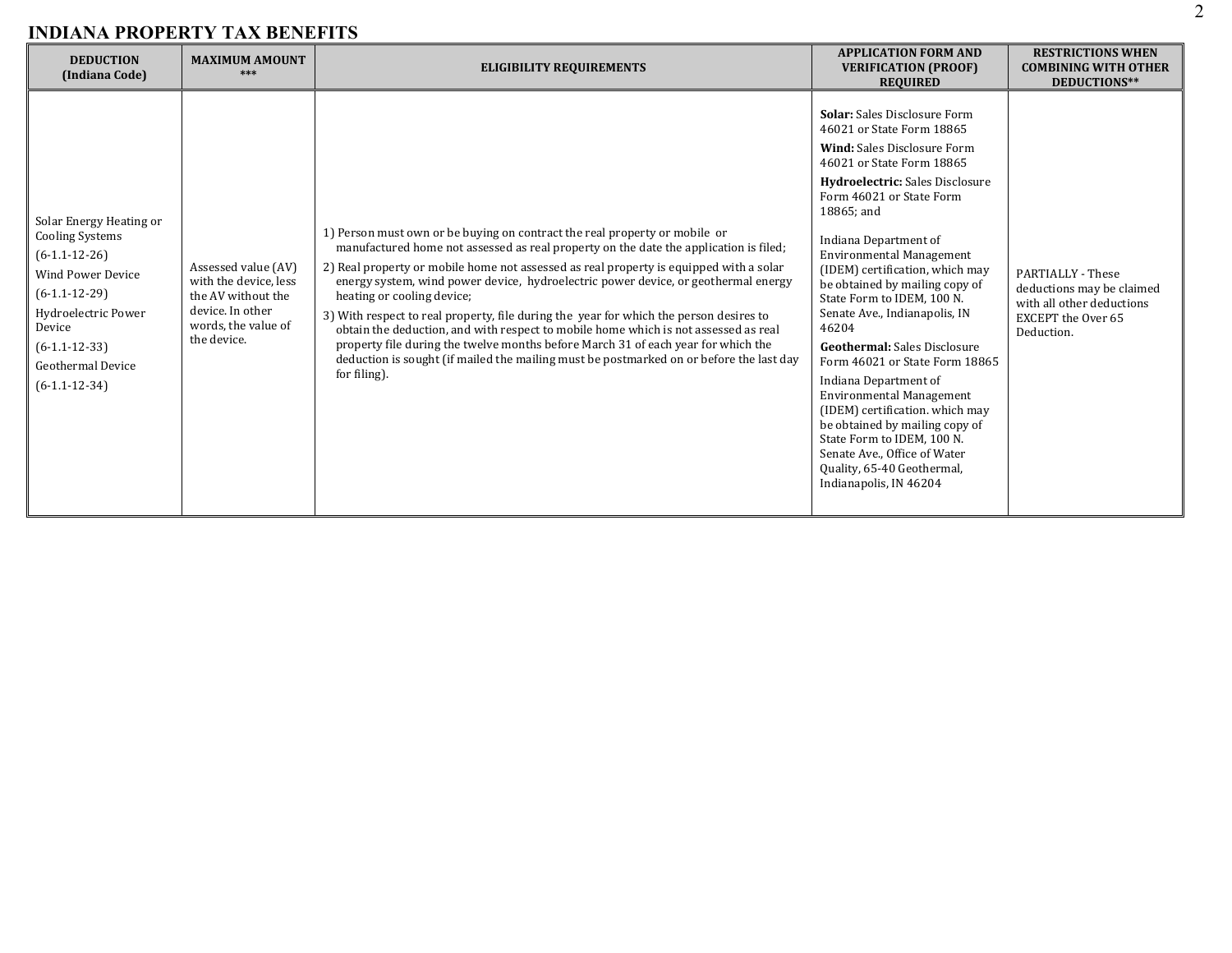| <b>DEDUCTION</b><br>(Indiana Code)       | <b>MAXIMUM AMOUNT</b>                                                                                                                                                                            | <b>ELIGIBILITY REQUIREMENTS</b>                                                                                                                                                                                                                                                                                                                                                                                                                                                                                                                                                                                                                                                                                                                                                                                                                                                                                                                                                                                                                   | <b>APPLICATION FORM AND</b><br><b>VERIFICATION (PROOF)</b><br><b>REQUIRED</b>                                                                                                                                                         | <b>RESTRICTIONS WHEN</b><br><b>COMBINING WITH OTHER</b><br>DEDUCTIONS**                                                       |
|------------------------------------------|--------------------------------------------------------------------------------------------------------------------------------------------------------------------------------------------------|---------------------------------------------------------------------------------------------------------------------------------------------------------------------------------------------------------------------------------------------------------------------------------------------------------------------------------------------------------------------------------------------------------------------------------------------------------------------------------------------------------------------------------------------------------------------------------------------------------------------------------------------------------------------------------------------------------------------------------------------------------------------------------------------------------------------------------------------------------------------------------------------------------------------------------------------------------------------------------------------------------------------------------------------------|---------------------------------------------------------------------------------------------------------------------------------------------------------------------------------------------------------------------------------------|-------------------------------------------------------------------------------------------------------------------------------|
| Mortgage<br>$(6-1.1-12-1)$               | The lesser of:<br>$(1)$ \$3,000;<br>(2) amount of<br>mortgage or contract<br>indebtedness on<br>assessment date of<br>that year; or<br>$(3)$ one half $(1/2)$ of<br>the total assessed<br>value. | 1) Person must be resident of Indiana;<br>2) Person must own of be buying on contract the real property or mobile or manufactured<br>home not assessed as real property on the date the application is filed;<br>3) Property located in Indiana;<br>4) Person owes a debt secured by a mortgage or recorded contract on the real property or<br>mobile or manufactured home not assessed as real property, which provides that the<br>contract buyer is to pay the property taxes;<br>5) With respect to real property, file during the year for which the person desires to<br>obtain the deduction, and with respect to mobile or manufactured homes not assessed<br>as real property, file during the twelve months before March 31 of each year for which<br>the deduction is sought (if mailed the mailing must be postmarked on or before the last<br>day for filing);<br>6) Contract buyer must submit copy of memorandum of the recorded contract, containing<br>a legal description with the first statement filed under this deduction. | State Form 43709<br>Applications may be filed with<br>either the Auditor or Recorder in<br>the County where the property is<br>situated.<br>Note: A new application must be<br>filed whenever a loan on real<br>estate is refinanced. | None                                                                                                                          |
| Over <sub>65</sub><br>$(6.1.1 - 12 - 9)$ | \$12,480<br>Note: If all joint<br>tenants or tenants in<br>common are not at<br>least 65 years of age,<br>the deduction<br>allowed shall be<br>reduced.                                          | 1) Individual must own or be buying on contract the real property or mobile or<br>manufactured home not assessed as real property on the date the application is filed;<br>2) Individual is at least 65 by December 31 of the year preceding the year in which the<br>deduction is claimed;<br>3) Individual resides on the real property or mobile home or manufactured home;<br>4) Combined adjusted gross income not exceeding \$25,000;<br>5) Individual has owned the real property or mobile home or manufactured home for at<br>least one (1) year before claiming the deduction;<br>6) Assessed property value not exceeding \$182,430;<br>7) Surviving, un-remarried spouse at least 60 years of age if deceased was 65 at the time<br>of death;<br>8) Individual may not be denied the deduction because the individual is absent from the<br>real property or mobile home or manufactured home while in a nursing home or<br>hospital.                                                                                                 | State Form 43708<br>Internal Revenue Service Form<br>1040 for the previous calendar<br>year.<br>This requirement includes<br>submitting the 1040 for the<br>applicant and all co-owners.                                              | PARTIALLY - May not claim<br>any deductions other than<br>the Mortgage and the<br>Homestead Deductions.                       |
| <b>Blind</b><br>$(6-1.1-12-11; 12)$      | \$12,480                                                                                                                                                                                         | 1) Individual is blind as defined in IC $12-7-2-21(1)$ ;<br>2) The real property or mobile or manufactured home is principally used and occupied by<br>the individual as the individual's residence;<br>3) Individual must own or be buying on contract the real property or mobile or<br>manufactured home not assessed as real property on the date the application is filed;<br>4) Individual's taxable gross income does not exceed \$17,000;<br>5) With respect to real property, file during the year for which the person desires to<br>obtain the deduction, and with respect to mobile or manufactured homes not assessed<br>as real property, file during the twelve months before March 31 of each year for which<br>the deduction is sought (if mailed the mailing must be postmarked on or before the last<br>day for filing).                                                                                                                                                                                                       | State Form 43710<br>Proof of Blindness                                                                                                                                                                                                | <b>PARTIALLY - These</b><br>deductions may be claimed<br>with all other deductions<br><b>EXCEPT</b> the Over 65<br>Deduction. |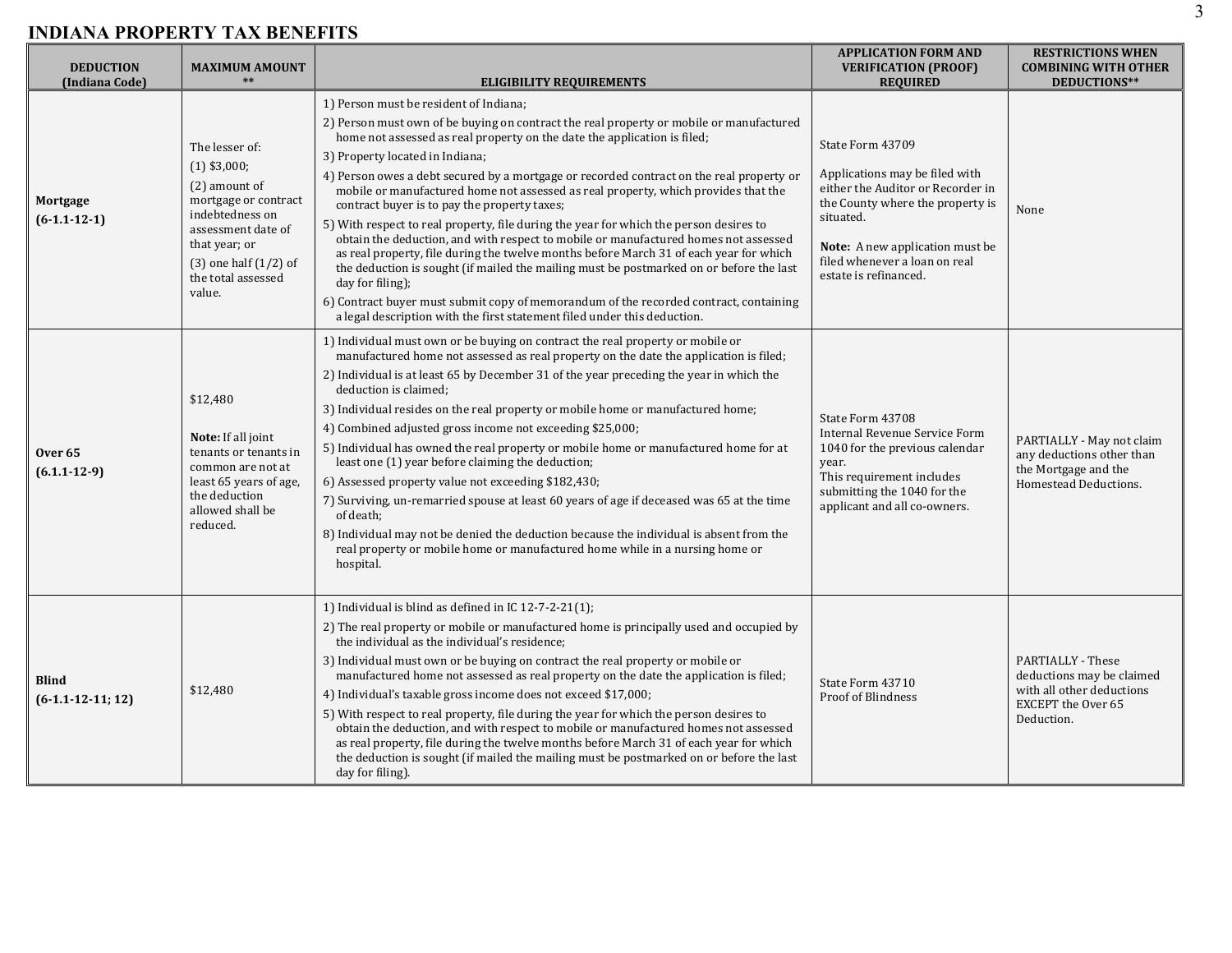| <b>DEDUCTION</b><br>(Indiana Code)                      | <b>MAXIMUM AMOUNT</b><br>$**$                                                          | <b>ELIGIBILITY REQUIREMENTS</b>                                                                                                                                                                                                                                                                                                                                                                                                                                                                                                                                                                                                                                                                                                                                                                                                                                                                                                                                                                                                                                                                                                                                                                                                                                                                                                                                     | <b>APPLICATION FORM AND</b><br><b>VERIFICATION (PROOF)</b><br><b>REQUIRED</b>                                                                                                                                                                                                                                                                                                            | <b>RESTRICTIONS WHEN</b><br><b>COMBINING WITH OTHER</b><br>DEDUCTIONS**                                                |
|---------------------------------------------------------|----------------------------------------------------------------------------------------|---------------------------------------------------------------------------------------------------------------------------------------------------------------------------------------------------------------------------------------------------------------------------------------------------------------------------------------------------------------------------------------------------------------------------------------------------------------------------------------------------------------------------------------------------------------------------------------------------------------------------------------------------------------------------------------------------------------------------------------------------------------------------------------------------------------------------------------------------------------------------------------------------------------------------------------------------------------------------------------------------------------------------------------------------------------------------------------------------------------------------------------------------------------------------------------------------------------------------------------------------------------------------------------------------------------------------------------------------------------------|------------------------------------------------------------------------------------------------------------------------------------------------------------------------------------------------------------------------------------------------------------------------------------------------------------------------------------------------------------------------------------------|------------------------------------------------------------------------------------------------------------------------|
| Over 65 Circuit Breaker<br>Credit<br>$(6-1.1-20.6-8.5)$ | Tax liability minus<br>the product of tax for<br>preceding year<br>multiplied by 1.02. | 1) Individual qualified for homestead standard deduction in preceding calendar year and<br>qualifies in current year;<br>2) For individual who files single return, adjusted gross income cannot exceed \$30,000,<br>for individual who files a joint return with spouse, adjusted gross income cannot exceed<br>\$40,000;<br>3) Homestead qualifies as a "qualified homestead property" for the calendar year and<br>filing requirements are met. ("Qualified homestead property" means the individual<br>who owns, is purchasing the homestead on contract or has beneficial interest in the<br>owner, is or will be at least 65 on or before December 31 of the calendar year<br>immediately preceding the calendar year in which the taxes are due, and the gross<br>assessed value of the homestead on the assessment date is less than \$160,000.)<br>4) With respect to real property, file during the year for which the person desires to<br>obtain the credit, and with respect to mobile or manufactured homes not assessed as<br>real property, file during the twelve months before March 31 of each year for which the<br>credit is sought (if mailed the mailing must be postmarked on or before the last day for<br>filing);<br>5) File in same manner as for 6-1.1-12-9 (over 65 deduction);<br>6) Applies to taxes first due and payable in 2009. | State Form 43708<br>Internal Revenue Service Form<br>1040 for the previous calendar<br>year for applicant and spouse.                                                                                                                                                                                                                                                                    | None                                                                                                                   |
| <b>Disabled</b><br>$(6-1.1-12-11; 12)$                  | \$12,480                                                                               | 1) An individual is "disabled" if he is unable to engage in any substantial gainful activity by<br>reason of a medically determinable physical or mental impairment, which can be<br>expected to result in death or has lasted or can be expected to last for a continuous<br>period of not less than 12 months;<br>2) The real property or mobile or manufactured home is principally used and occupied by<br>the individual as the individual's residence;<br>3) Individual must own or be buying on contract the real property or mobile or<br>manufactured home not assessed as real property on the date the application is filed;<br>4) Individual's taxable gross income does not exceed \$17,000;<br>5) With respect to real property, file during the year for which the person desires to<br>obtain the deduction, and with respect to mobile or manufactured homes not assessed<br>as real property, file during the twelve months before March 31 of each year for which<br>the deduction is sought (if mailed the mailing must be postmarked on or before the last<br>day for filing).                                                                                                                                                                                                                                                                 | State Form 43710<br>Proof of Disability: proof that<br>applicant is eligible to receive<br>disability benefits under the<br>federal Social Security Act<br>constitutes proof for purposes of<br>this section; however, an<br>individual with a disability not so<br>covered must be examined by a<br>physician under the same<br>standards as used by Social<br>Security Administration. | PARTIALLY - These<br>deductions may be claimed<br>with all other deductions<br>EXCEPT the Over 65<br>Deduction.        |
| <b>Disabled Veteran</b><br>$(6-1.1-12-14; 15)$          | \$12,480*                                                                              | 1) Individual must own or be buying on contract the real property or mobile or<br>manufactured home not assessed as real property on the date the application is filed;<br>2) Individual served in U.S. military service for at least 90 days and was honorably<br>discharged;<br>3) Individual is either totally disabled or at least age 62 with at least 10% disability;<br>4) Assessed value of individual's tangible property is not greater than \$143,160;<br>5) With respect to real property, file during the year for which the person desires to<br>obtain the deduction, and with respect to mobile or manufactured homes not assessed<br>as real property, file during the twelve months before March 31 of each year for which<br>the deduction is sought (if mailed the mailing must be postmarked on or before the last<br>day for filing);<br>6) Surviving spouse may apply if the individual would qualify if alive.                                                                                                                                                                                                                                                                                                                                                                                                                              | State Form 12662<br>Either VA Form 20-5455 Code 1<br>In Item #15; Pension Certificate;<br>Award of Compensation from VA<br>or DOD; or Certificate of<br>eligibility from IN Dept of VA.                                                                                                                                                                                                  | PARTIALLY - These<br>deductions may be claimed<br>with all other deductions<br><b>EXCEPT</b> the Over 65<br>Deduction. |